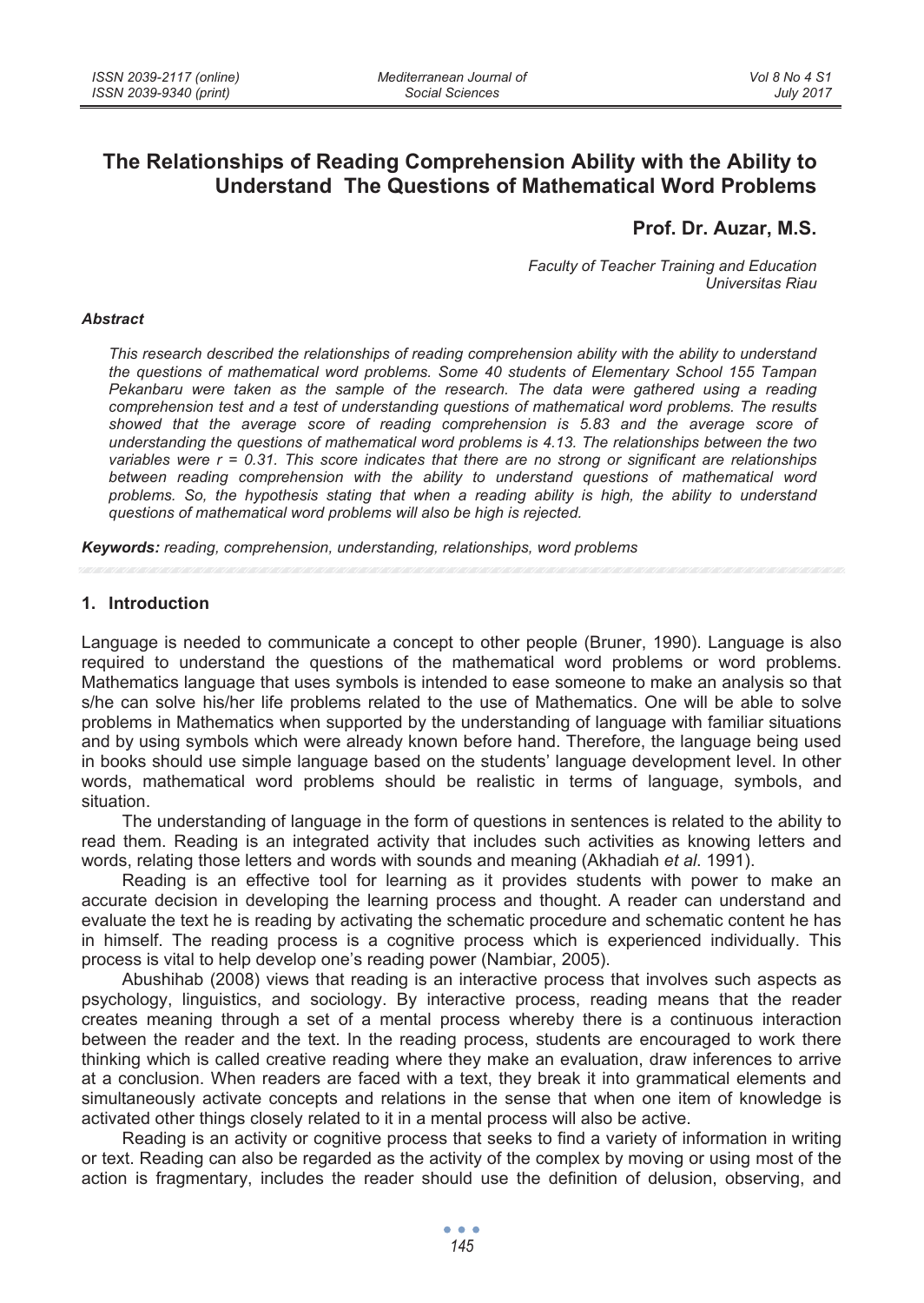| ISSN 2039-2117 (online) | Mediterranean Journal of | Vol 8 No 4 S1    |
|-------------------------|--------------------------|------------------|
| ISSN 2039-9340 (print)  | Social Sciences          | <b>July 2017</b> |

remembering are connected with the scheme reader. Furthermore, reading is the activity or process of applying various skills to cultivate reading text to understand the content of the readings. Therefore, reading can be said as the activity of obtaining information or message delivered by the author in writing. In this case, reading means understanding the reading text, both in literal, interpretive, critical, and creative (Dalman, 2013)

Reading, in reality, is a complex involving a lot of things, not just recite the words, but also involves visual, think, psycholinguistics and metacognitive. As the visual process, reading is the process of translating written symbols (letters) into spoken words. As a process of thinking, reading activities include word recognition, comprehension literal, interpretation, critical reading, and creative understanding. Word recognition can be reading words using dictionaries (Crawley and Mountain, 1995).

When a reader is reading a text, he participates in a conversation with the text writer through his cognitive activity. The reader, on the other hand, needs to apply appropriate reading strategies that are vital in order to comprehend a text successfully (Zare, 2012; May, 2001; Walker, 2000). Alexander & Jetton (2000) argue that the reader when reading reveals cognitive effort through certain procedural strategy, aims, have attempted, intentional, important, and facilitative; in other words, the reader should use intentional and deliberate strategy to adjust and improve learning and understanding.

Questions in the form of sentences are certain items in Mathematics presented in the form of language in sentences of daily life (Hudoyo, 1998). Such questions, in general, contain mathematical concept such as multiplication, addition, reduction, and division. Therefore, in order to complete questions in sentences, students need to converse them into figures. It means students are dealing with two processes, i.e. the process of understanding series of sentences and the process of converting the sentences into figures.

The conversion of series of sentences into figures requires a skill of understanding texts which is more known as reading for comprehension. The conversion will run smoothly when the students understand the text they are reading well and understand the concept of Mathematics such as multiplication, addition, reduction, and division. These two components are closely related to each other in order to understand and complete the word problems.

Students must understand the language of mathematics if they want to successfully learn mathematics (Moschkovich, 2012). The word problems is an important aspect of mathematics and the process of mathematical thinking. However, in daily work, students have difficulties solving word problems because to solve the word problems require skills. They are easy to do basic mathematical operations, such as addition, subtraction, multiplication, and division. The student skillfully identifies the unit of measurement, and perform calculation tasks with numbers and equations. However, when working on word problems, many students try hard to do it and always failed. In some cases, students attempt to solve word problems and be able to identify some of the elements of the problem, but can not complete all the necessary operations (Vula & Kurshumlia, 2015).

The ability to understand the language of mathematical word problems is related to the ability to read for comprehension because both require the ability to comprehend a text. If the students are unable to comprehend the text, it means they will not be able to tell what the text is about; moreover, to complete the question items related to the text as described in the mathematical word problems. According to Pearson & Hamm (2003), understanding word problems is same as understanding the text of the other types because both the text have the equation of elements, but arranged differently. "Understanding the paragraph is the same as problem-solving in mathematics because both of them consist of selecting the right elements in the situation and put them together in the right relationship, and also with the right amount, the balance or the influence or power of each".

Hudoyo and Surawidjaja (1997) reveal that to complete mathematical word problems can be done by (1) reading and re-reading the question or the item, trying to understand word by word and sentence by sentence; (2) identifying what is known about the problem; (3) identifying what to do; (4) neglecting anything irrelevant with the problem; (5) adding no unnecessary things that make the problem different from the one being faced. The above points correspond to the idea of Soedjadi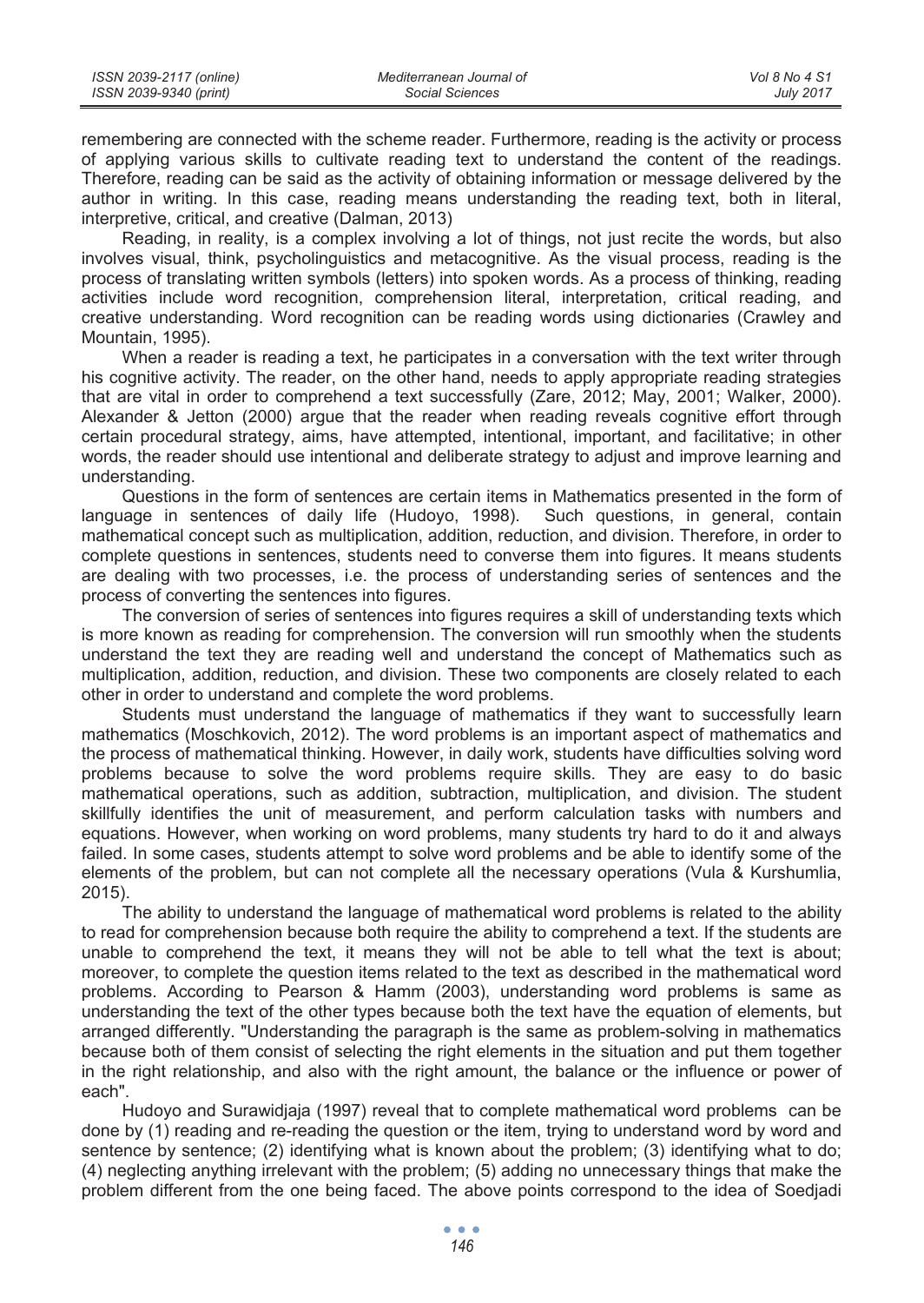(2000) stating that in general, to complete mathematical questions can be through the following stages: (1) reading each question or each item carefully and trying to catch the meaning of every sentence; (2) separating and mentioning what is known the item, what is demanded and asked for the item, the mechanism to deal with the item; (3) creating mathematical models of the item; (4) completing the models in accordance with the rules of Mathematics so that answers can be obtained from the models; and (5) returning the answers to the original answers.

## **2. Research Problems**

The ability to read for comprehension is important to be possessed by the first year students of elementary school (ES) because by having this ability students will find it easy to understand a text they are asked to read. When related to reading the language of the mathematical word problems, the ability to read for comprehension is also needed since the mathematical questions require the language that can be well-understood by the students. Therefore, this research attempted to study the relationships of reading comprehension ability with the ability to understand the questions of mathematical word problems.

The problems investigated are as follows:

- 1) How is the reading comprehension ability of the fifth year students of ES 155 Pekanbaru?
- 2) How is the ability to understand the language of mathematical word problems of the fifth year students of ES 155 Pekanbaru?
- 3) Is there a significant the relationships of reading comprehension ability with the ability to understand the questions of mathematical word problems of the fifth year students of ES 155 Pekanbaru?

### **3. Methodology**

This research employed the *correlation method* with a test technique to collect the data. The sample of the research was all the fifth year students of ES 155 Pekanbaru totaling 40 students. The sample was tested twice. The first test was intended to measure the students' reading comprehension ability and their ability to understand the language of the mathematical word problems. For the latter, the students were not supposed to complete the questions but tried to understand the questions or understand the mathematical language. The students were required to understand the concept of the questions related to multiplication, addition, reduction and division.

## **4. Result**

#### *4.1 Reading Comprehension Ability*

The test results showed that the average score of the students' reading comprehension ability was 5.83 as presented in the following table:

|  |  |  | Table 1. The reading comprehension ability of the fifth year students of ES 155 |  |  |  |  |  |
|--|--|--|---------------------------------------------------------------------------------|--|--|--|--|--|
|--|--|--|---------------------------------------------------------------------------------|--|--|--|--|--|

| Ñ  | <b>Score</b> | Frequency | Percentage (%) | Average | Category |
|----|--------------|-----------|----------------|---------|----------|
| 40 |              |           |                | 5.83    | LOW      |
|    |              |           | 5.0            |         |          |
|    |              |           | 7.5            |         |          |
|    |              |           | 17.5           |         |          |
|    | 6            | 13        | 32.5           |         |          |
|    |              | 12        | 30.5           |         |          |
|    |              |           | 5.0            |         |          |

Table 1 shows that the lowest score is 2 with the frequency of 1 (2.5 %), score 3 with the frequency of 2 (5.0 %), score 4 with the frequency of 3 (7.5 %), score 5 with the frequency of 7 (17.5 %), score 6 with the frequency of 13 (32.5 %), score 7 with the frequency of 12 (30.0 %), and score 8 (the highest score) with the frequency of 2 (5.0 %). The average score is 5.83 which is categorized into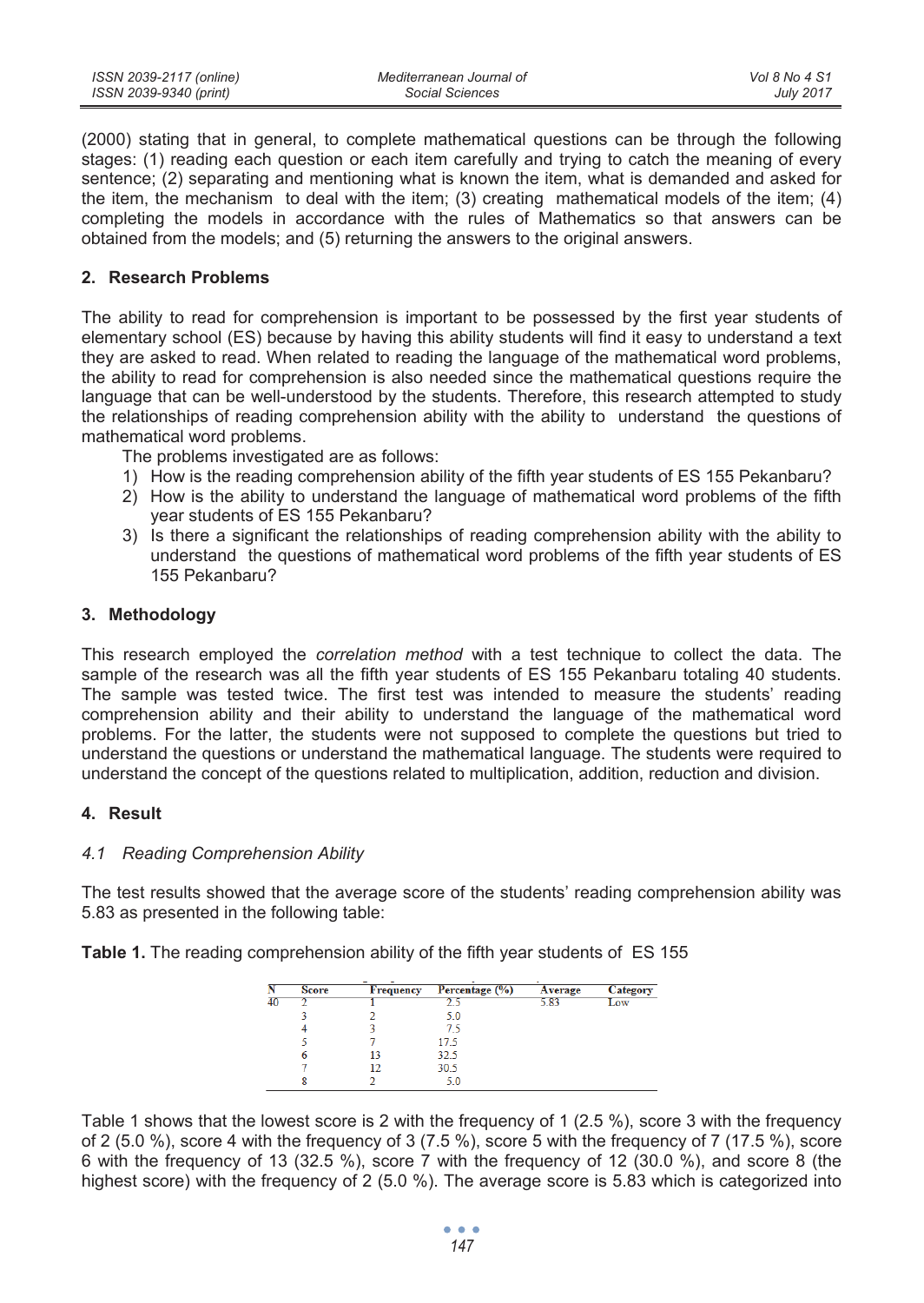*low.* It means that the reading comprehension ability of the fifth year students of ES 155 Pekanbaru is in *a low* category.

## *4.2 The Ability to understand the questions of mathematical word problems*

Based on the test results of understanding the questions of mathematical word problems, the average score of 4.13 was obtained. The detailed description of the test results is presented in Table 2 below:

**Table 2.** The Ability to understand the questions of mathematical word problems

|    | <b>Score</b> | <b>Frequency</b> | Percentage (%) | Average | Category |
|----|--------------|------------------|----------------|---------|----------|
| 40 |              |                  |                |         | Low      |
|    |              |                  | 20.0           |         |          |
|    |              |                  | 20.0           |         |          |
|    |              |                  | 12.5           |         |          |
|    |              |                  | 22.5           |         |          |
|    | 6            |                  | 12.5           |         |          |
|    |              |                  | 7.5            |         |          |
|    | 8            |                  | 2.5            |         |          |

Tabel 2 displays the ability of ES 155 students to understand the questions of mathematical word problems. The students' lowest score is 1 with the frequency of 1 (2.5 %), whereas the highest score is 8 with the frequency of 1 (2.5 %). Score 2 with the frequency of 8 (20 %), score 3 with the frequency of 8 (20 %), score 4 with the frequency of 5 (12.5 %), score 5 with the frequency of 9  $(22.5 \%)$ , score 6 wth the frequency of 5  $(12.5 \%)$ , score 7 with the frequency of 3  $(7.5 \%)$ . The average score is 4.13. It means that the ability to understand the language of mathematical word problems of ES 155 students is categorized into *low*.

### *4.3 The relationships of reading comprehension ability with the ability to understand the questions of mathematical word problems*

Based on the correlation test between reading comprehension ability and the ability to understand the questions of mathematical word problems, it was found out that the *r* value was 0.31. The detailed description of the test results is given in the following table:

**Table 3.** The relationships of reading comprehension ability with the ability to read to understand the questions of mathematical word problems

| Tes type                                                | N        | Average      | <b>Deviation</b><br><b>Standard</b> | <b>Correlation Signif.</b><br>$(r=)$ |       |
|---------------------------------------------------------|----------|--------------|-------------------------------------|--------------------------------------|-------|
| Reading for Compre.<br>Understanding<br>the language of | 40<br>40 | 5.83<br>4.13 | 1 35661<br>1.75685                  | 0.31<br>0.31                         | 0.850 |
| the question items                                      |          |              |                                     |                                      |       |

The above table presents the relationships of the reading comprehension ability of ES 155 students with their ability to read to understand the questions of the mathematical word problems. The table shows that the r value is 0.31. According to Riduwan (2005), such *r* value means that the correlation between the two variables is categorized into *low* (0.20-0.399). That is to say, the relationships between the two components are not significant (0.850>0.05). Therefore, the hypothesis stating that when reading comprehension ability is high, the ability to read to understand the questions of the mathematical word problems will also be high is rejected which can be seen from the average score of the students' understanding of the questions of mathematical word problems which is only 4.13 compared to 5.83 for reading for comprehension.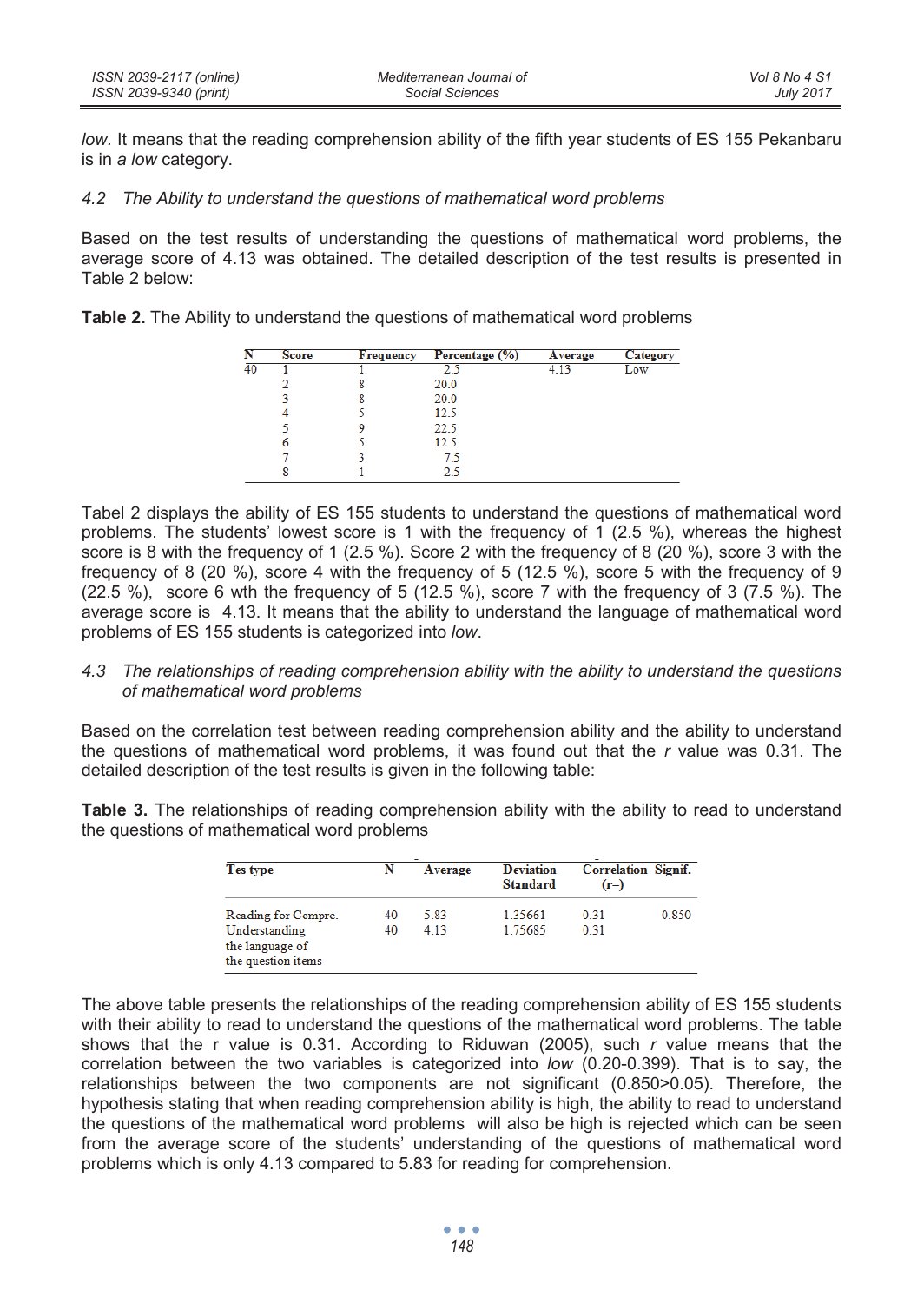## **5. Discussion**

The finding of the research indicated that the average score of ES 155 students in reading comprehension was 5.83. This score was higher than their average score in understanding the questions of mathematical word problems that was 4.13. These two scores had low correlation where the *r* value was 0.31. These two insignificant abilities occur because the Mathematics language has its own register which is different from the general language or ordinary language. Parveen, et al. (2013) states that reading comprehension is taught in schools and colleges, but students have comprehension difficulties as they lack reading fluency as a result of having no reading practice either at school or at home. In other words, they do not have a reading habit and reading interest which are partly caused by internal and external factors that affect their reading readiness, reading attitude and reading comprehension. The students have no knowledge about reading strategies or techniques by which they could fully comprehend the content of a text; consequently, they just try to memorize the alternatives for the answers in the exams. They still do not realize that reading is very important because it can be more understand information about higher education and the workplace. They must know that the mental model is a symbolic representation of the minds of people who are able to understand information in the form of pictures, gestures, analogies, concept maps, story webs, and others. In the academic field or in the classroom situation, teachers can enhance students ' ability in reading comprehension with the use of mental models, for example, guide the student to read so that students can develop reading readiness, have the attitude to read, understand and read fluently. It has been proved in experiments conducted in VV College of Engineering.Reading can be challenging, especially when the reading material is relatively new, technical, or complex. In addition, for some readers, understanding is always challenging. They can understand every word separately, but linking the words simultaneously be an idea-the idea of meaningful is often not the case as it should be. Readers like this can connect words, but can not develop adequate skills to understand the basic meaning, the deeper meaning of sentences, paragraphs, and entire text. Such an understanding refers to the ability to go beyond the words, to understand ideas and relationships between ideas presented in the text (McNamara, 2007).

Many children have not had experiences that make them "love" reading. For these children who are not as interested in reading, the need to take a time to help link their interests to reading is even more important (Blachowicz & Ogle, 2008).

Many mistakes made by students when answering a mathematical word problems matter. Error solve math problems consist of errors the concept of, errors in the completion of the steps, and/or errors in count algebra (Lestari, et al, 2010). According to White (2005), the error occurs when the student can determine the operations that must be performed, but can not perform the procedure of such operations.

The language of Mathematics is not a free language for its own vocabulary, series of sentences and discourse can bring about problems for the students who learn it (Barton & Neville-Barton, 2003). Kline in Suriasumantri (1995), views that Mathematics language is a very symbolic language.

Clapham (1996) conducted a study that provided an initial understanding of how language influenced mathematical understanding of English speakers as their second language. This study showed that the second language learners at university level had very low achievement in Mathematics beyond what was expected that was about 10 %. It means that technical language, in particular, is very important as it is not the language used in everyday life.

Barton & Neville-Barton (2003) reveal that Mathematics language is not a '*free language*'; its special vocabulary, syntax, and discourse become a challenge for the second language learners. The second language learners are usually very successful in answering graphic questions, but they fail when being faced with symbolic and diagrammatic language.

Sepeng P. and Sigola (2013) illustrates that students have difficulty in reading and understanding the problems with mathematical language. According to Prakitipong & Nakamura (2006), the analysis of Newman Procedure, namely the method of analyzing the error of the sentence, indicating that students experiencing obstacles in the completion of the word problems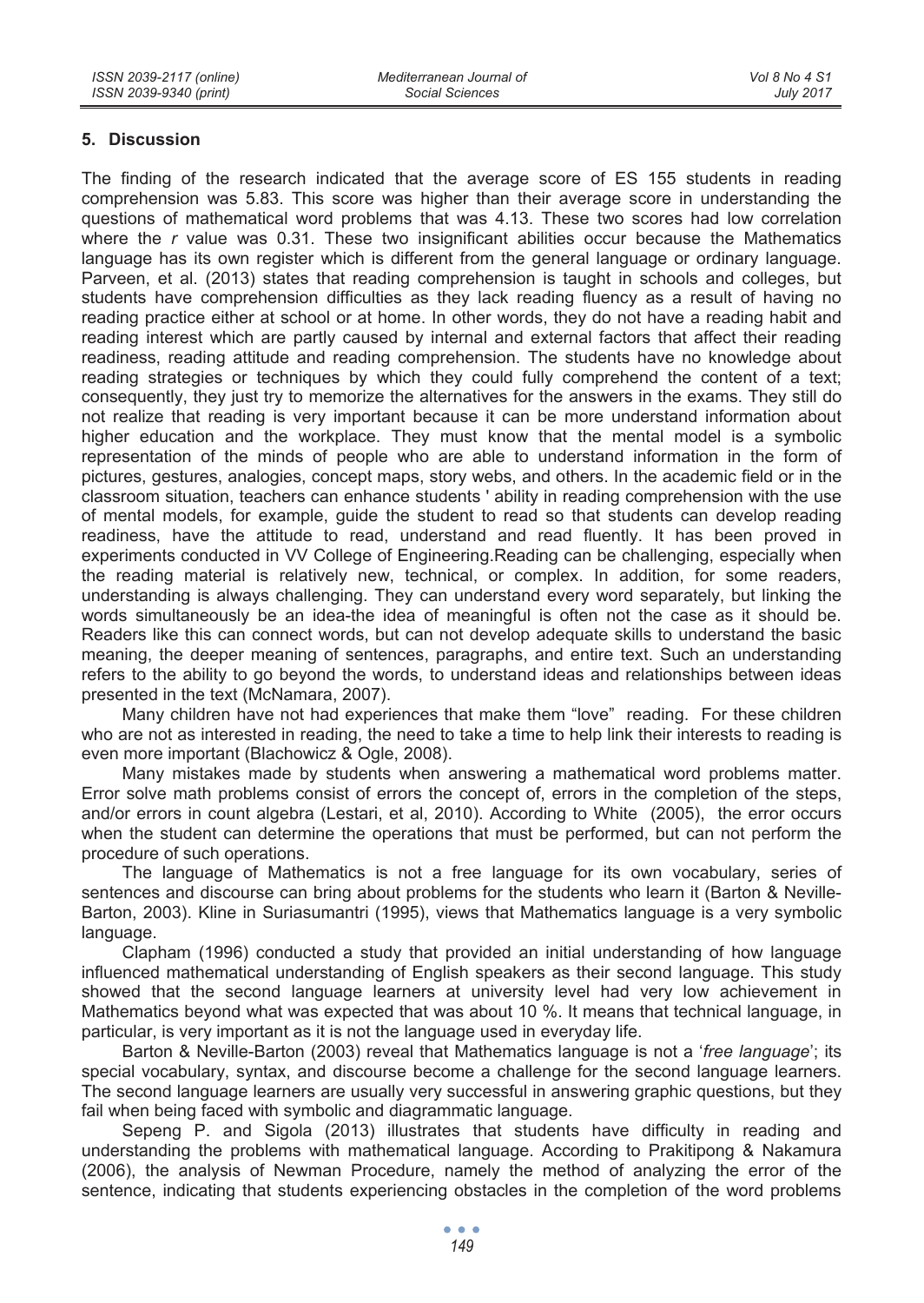because they are not fluent and don't understand the concepts in the readings and do not understand the meaning of a problem. Hakverdi, et al (2011) states that students must have a semantic knowledge to help students understand the purpose of interpreting the issues and problems correctly. Therefore, to reduce the level of student difficulties in understanding the intent matter, the student must have knowledge of semantics that can interpret the intention of matter and analyze all the problems.

All of the students consider that studying and understanding the language of mathematics is very challenging. For students, learning vocabulary is difficult and hard to remember because of the words of mathematics is different with English words that they use everyday. According to Rubenstein and Thomson (2002), there are some reasons that cause the students difficult to understand the language of mathematics. The reason is

- 1. English and mathematics have the same words, but different meaning in different context. *Example: Right angle versus right answer*
- 2. A few words found only in mathematics, but not found in English day-to-day. *Example: isosceles, quotient*
- 3. Some math word contains the meaning of polysemy or more than one meaning. *Example: A circle is round versus to round a number to the tenths place*
- 4. Some of the math word is a homonym for the English words. *Example: sum versus some, pi versus pie*
- 5. Some of the math concepts experienced verbalizing more than one way. *Example: Onequarter versus one-fourth*

In addition, both formal and informal, students transfer math terminology as they acquire and retain knowledge. Learning of mathematics requires a transformation from a weak ability to understand mathematics to the ability to master the language of mathematics." (Herbel-Eisenmann, 2002).

## **6. Conclusions**

On the basis of the data analysis and discussion, some conclusions can be drawn as in the following:

- 1) The ability of ES 155 students in reading comprehension was categorized into *the low* that was 5.83.
- 2) The ability of ES 155 students in understanding the language of mathematical word problems was categorized into *low* that was 4.13 and
- 3) There was not a significant the relationships of reading comprehension ability with the ability to understand the questions of mathematical word problems

## **7. Acknowledgement**

This research was sponsored by Institute for Research and Community Service of Universitas Riau.

## **References**

- Abushihab, I. (2008). Taking Reading Beyond Comprehension Level by Developing Critical Thinking in Classroom. *Ekev Academic Review*; Fall 2008, Vol. 12 Issue 37, (p373).
- Akhadiah, M.K., Sabarti, Maidar G.A, & Sakura H.R. (1991). *Bahasa Indonesia I.* Jakarta: Departemen Pendidikan dan Kebudayaan.
- Alexander, P.A., & Jetton, T.L. (2000). Learning from text: A multidimensional and developmental perspective. In M.L. Kamil, P.B. Mosenthal, P.D. Pearson, & R. Barr (Eds.), *Handbook of reading research* (Vol. 3, 285–310). Mahwah, NJ: Erlbaum.
- Blachowicz, C. & Ogle, D. (2008). Reading Comprehension. Strategies for Independent Learner. New York: The Guilford Press.
- Barton, B., & Neville-Barton, P. (2003). Language issues in undergraduate mathematics: a report of two studies. *New Zealand Journal of Mathematics,* 32, 19-28. Supplementary Issue.
- Bruner, J. (1990). *Acts of Meaning*. Cambridge: Havard University Press.